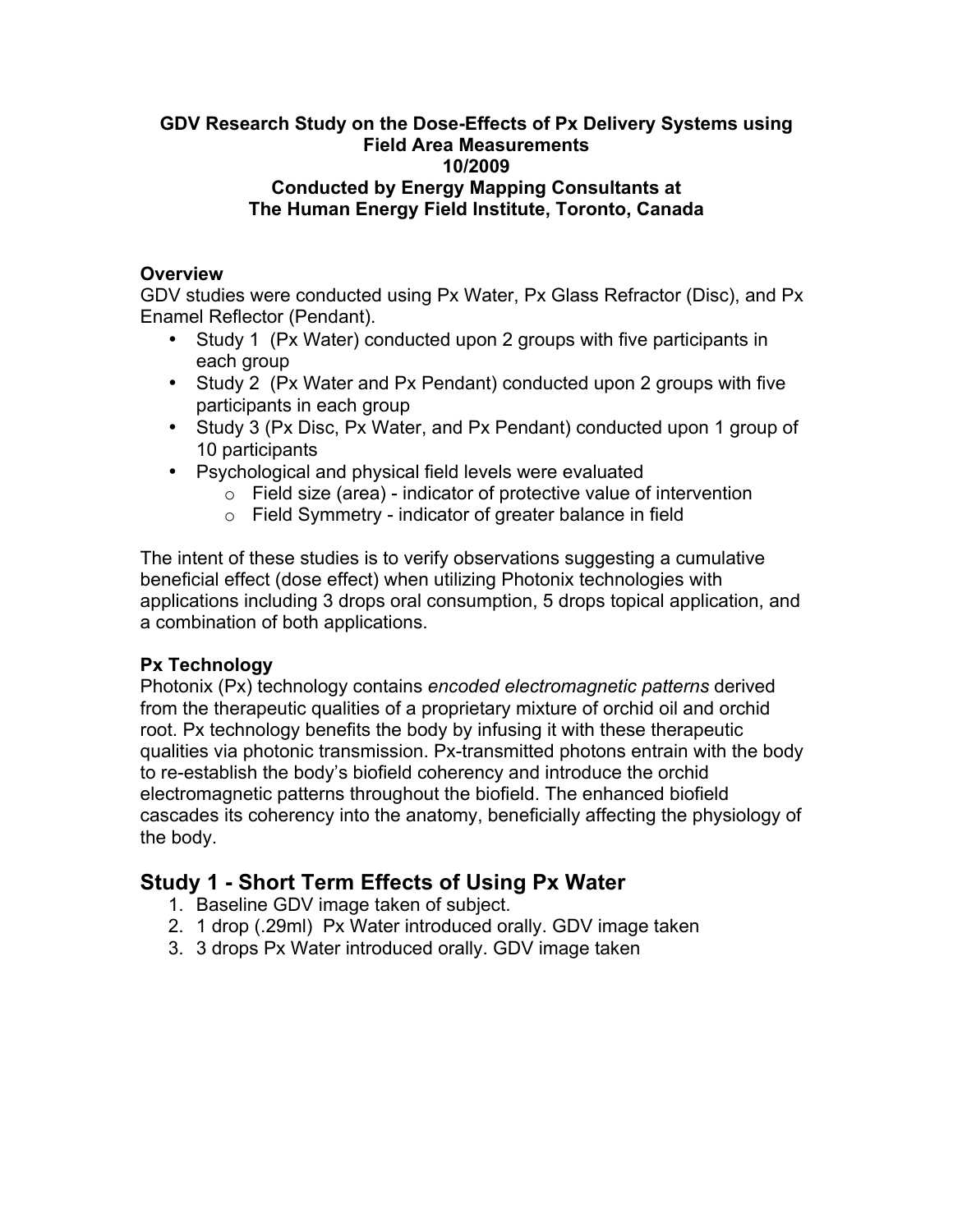





# *Study 1 Results*

 When compared to the average baseline measurements, measurements indicated a cumulative increase in Field Area.

- 1. 20907 = Average baseline Field Area
- 2. 22218 = Average single Px Water Field Area
	- **6.2% increase** in Field Area compared to Baseline Field Area measurements.
- 3. 24594 = Average triple Px Water Field Area
	- **17.2% increase** in Field Area compared to Baseline Field Area measurements.

 When compared to the average baseline measurements, cumulative measurements indicated an increase in Field Symmetry.

- 1. 0.90 = Average baseline Field Symmetry
- 2. 0.90 = Average single Px Water Field Symmetry
- 3. 0.96 = Average triple Px Water Field Symmetry

# **Study 1 Conclusions**

- When comparing Field Area measurements, the statistical data shows that Px Water offers an increase in Field Area over the baseline measurements.
- Of significant interest is that the field increased cumulatively with the subsequent addition 1 and 3 drops of Px Water, suggesting a "dose effect". This data is supported by field observations and subject testimonial documents.
	- i. Field Area indicates a stronger protective field around the subject, which enhances individual resistance to external forces such as EMF, toxins, and emotional/mental stresses.
- The statistical data indicates a significant increase in Field Symmetry over the baseline when 1 and 3 drops of Px Water were applied to the subjects. This data supports field observations and subject testimonial documents indicating a sense of increased balance and equilibrium.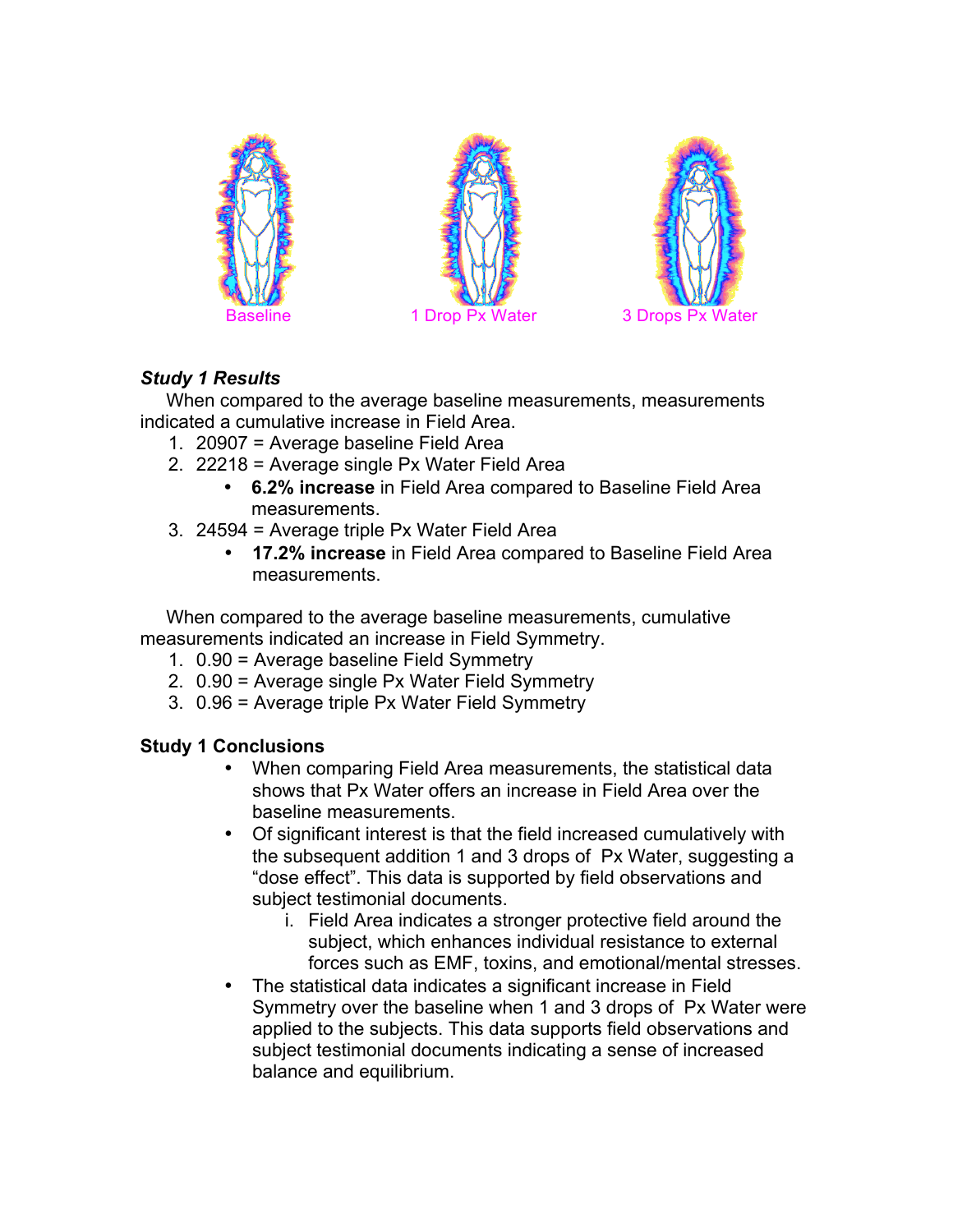i. Field Symmetry indicates energetic balance within the subject.

# **Study 2 - Effects of Using Px Water**

- 1. Baseline GDV image taken of subject.
- 2. 3 drops Px Water introduced topically.
- 3. Px Pendant placed upon the body







Baseline 3 drops Px Water Px Water and Px Pendant

## *Study 2 Results*

 When compared to the average baseline measurements, measurements indicated a cumulative increase in Field Area.

- 1. 21467 = Average baseline Field Area
- 2. 23103 = Average Px Water Field Area
	- **7.6% increase** in Field Area compared to Baseline Field Area measurements.
- 3. 23670 = Average Px Water and Px Pendant Field Area
	- **10.3% increase** in Field Area compared to Baseline Field Area measurements.

 When compared to the average baseline measurements, cumulative measurements indicated an increase in Field Symmetry.

- 1. 0.90 = Average baseline Field Symmetry
- 2. 0.90 = Average single Px Water Field Symmetry
- 3. 0.93 = Average single Px Water and Px Pendant Field Symmetry

# **Study 2 Conclusions**

- When comparing Field Area measurements, the statistical data shows that Px Water as well as Px Pendant offer an increase in Field Area over the baseline measurements.
- Of significant interest is that the field increased cumulatively with the addition of Px Pendant to Px Water use, suggesting a "dose effect". This data is supported by field observations and subject testimonial documents indicating an enhanced sense of well-being when Px Water use is augmented using the Px Pendant.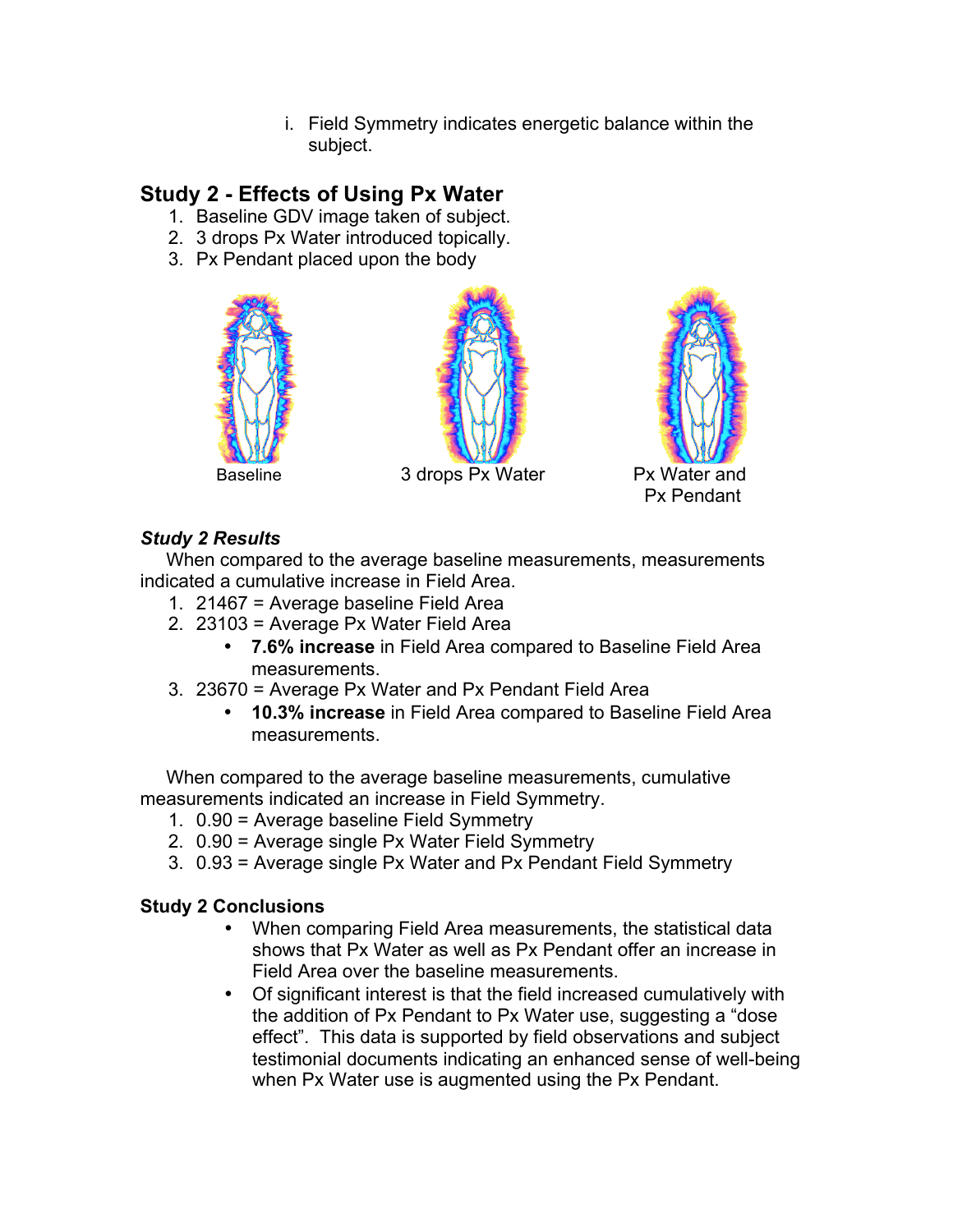- i. Field Area indicates a stronger protective field around the subject, which enhances individual resistance to external forces such as EMF, toxins, and emotional/mental stresses.
- The statistical data indicates a significant increase in Field Symmetry over the baseline when Px Water is used along with the Px Pendant. This data supports field observations and subject testimonial documents indicating a sense of increased balance and equilibrium along with improved breathing and heart rates.
	- i. Field Symmetry indicated energetic balance within the subject.

# **Study 3 - Effects of Using Px Disc, Px Pendant, and Px Water**

- 1. Baseline GDV image taken of subject.
- 2. Px Disc introduced via light reflection
- 3. Px Pendant placed upon the body
- 4. 3 drops Px Water introduced topically.









# *Study 3 Results*

When compared to the average baseline measurements, measurements indicated a cumulative increase in Field Area.

1. **22484** = Average baseline Field Area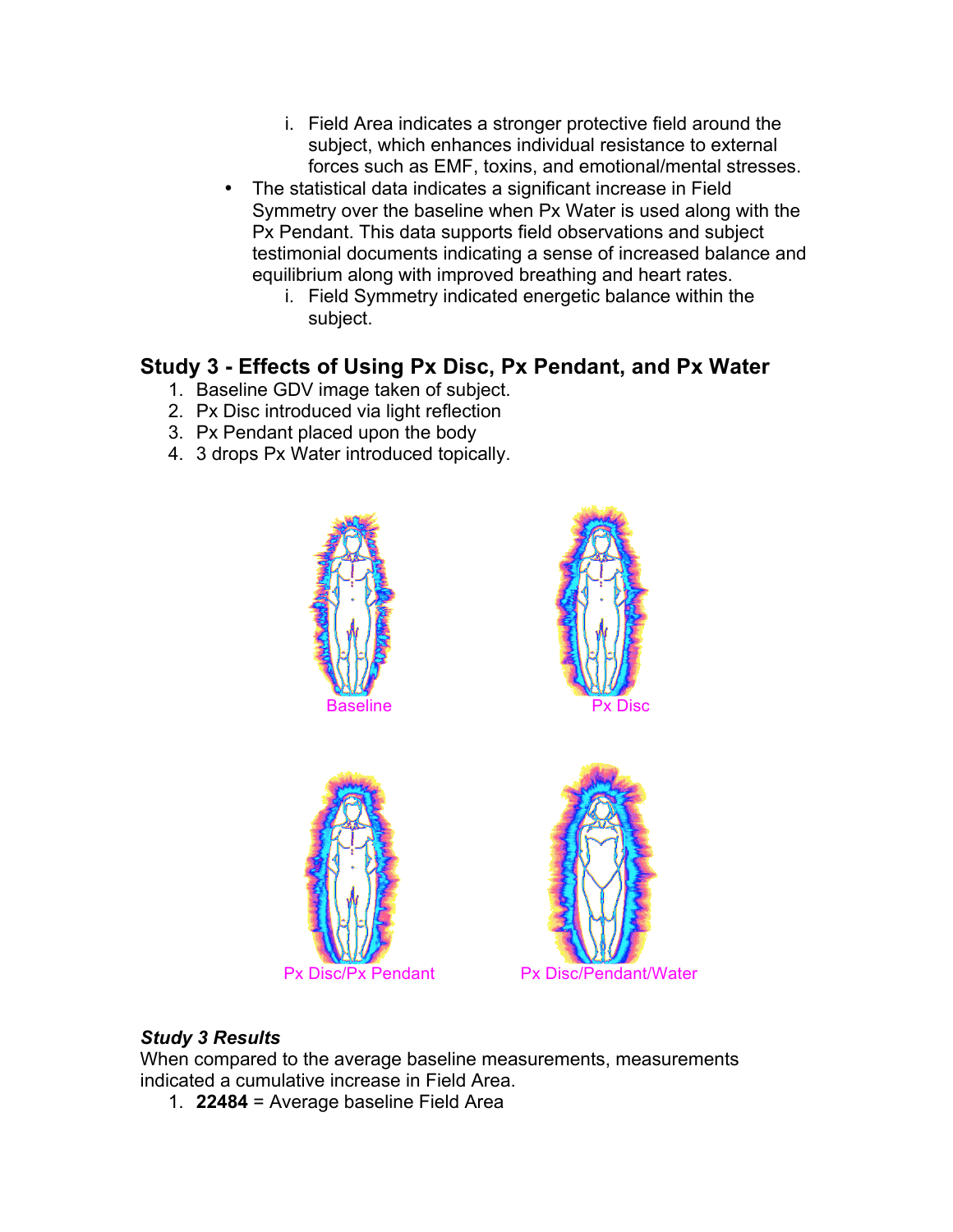- 2. **24261** = Average Px Disc Field Area
	- **7.9% increase** in Field Area compared to Baseline Field Area measurements.
- 3. **24483** = Average Px Disc and Px Pendant Field Area
	- **8.9% increase** in Field Area compared to Baseline Field Area measurements.
- 4. **26147** = Average Px Disc, Px Water, and Px Pendant Field Area
	- **16.3% increase** in Field Area compared to Baseline Field Area measurements.

When compared to the average baseline measurements, cumulative measurements indicated an increase in Field Symmetry.

- 1. **0.90** = Average baseline Field Symmetry
- 2. **0.93** = Average Px Disc Field Symmetry
- 3. **0.94** = Average Px Disc and Px Pendant Field Symmetry
- 4. **0.96** = Average Px Disc, Px Water, and Px Pendant Field Symmetry

### **Study 3 Conclusions**

- Px Disc Field Area as well as Field Symmetry measurements display consistent and significant statistical improvements when compared to Baseline measurements. Px Disc study results were very similar to previous GDV studies representing the beneficial effects created by the Px Pendant.
- When comparing Field Area measurements, the statistical data shows that Px Disc, Px Water, and Px Pendant offer an increase in Field Area over the baseline measurements.
	- $\circ$  The Field Area measurements increased cumulatively with the Px Disc along with the addition of Px Pendant, suggesting a "dose effect". This data is supported by field observations and subject testimonial documents.
- When the Px Pendant was added the Field Area maintained a measurement slightly enhanced over to the Px Disc-Only measurements; remaining significantly improved over the baseline measurements.
	- o Field Area indicates a stronger protective field around the subject which enhances individual resistance to external forces such as EMF, toxins, and emotional/mental stresses.
- The statistical data indicates a significant increase in Field Symmetry over the baseline when the Px Disc is used, and is further increased with the addition of the Px Water and Px Pendant. Field Symmetry indicates energetic balance within the subject.

#### **Summary of Study Results**

Multiple Px delivery systems proved to create a "dose effect" when utilized in concert.

• Multiple Px Water applications issued cumulative beneficial effects in Field Area as well as Field Symmetry measurements.